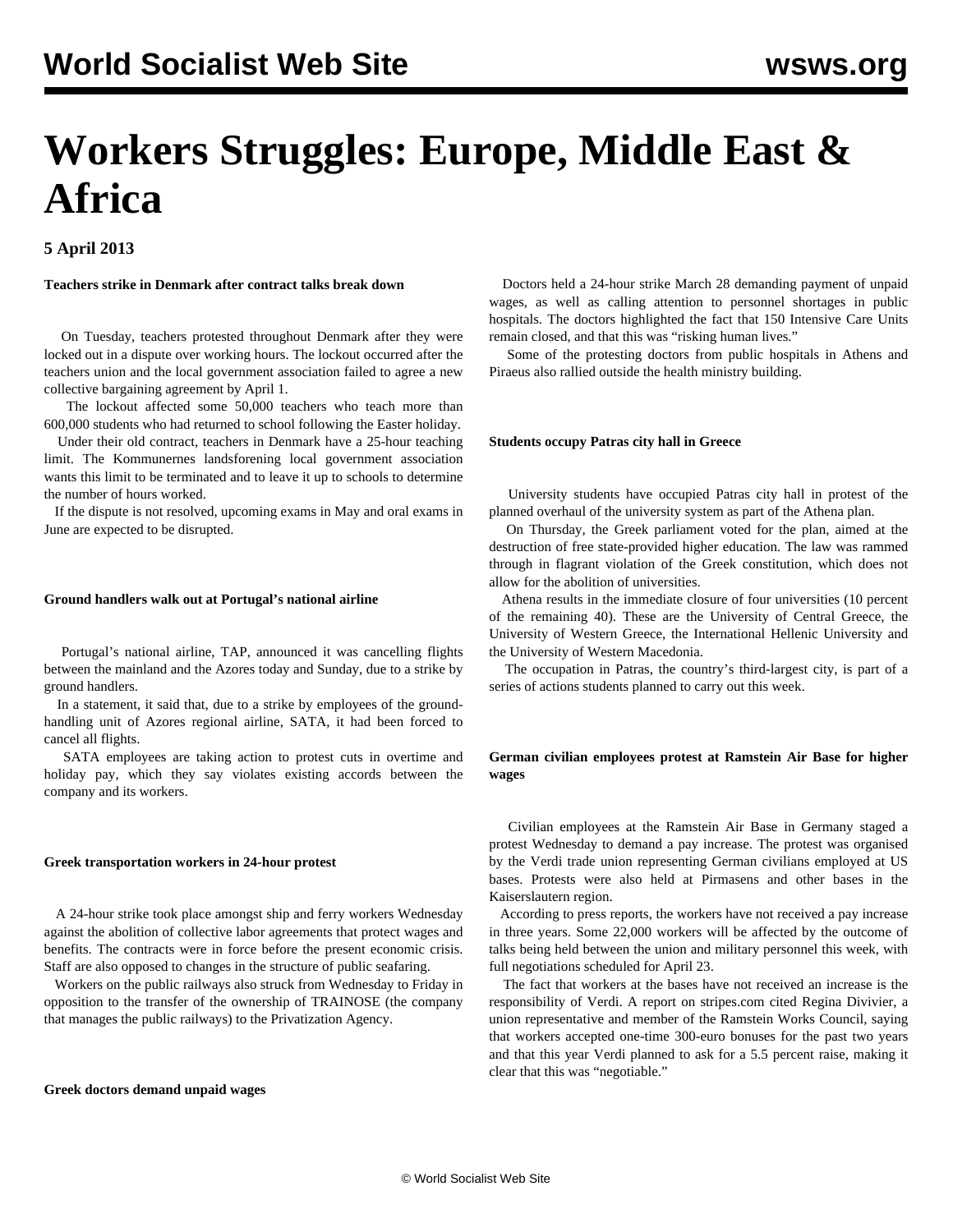#### **Romanian chemical workers strike bankrupt company**

 On March 28, workers at Romania's bankrupt chemical producer Oltchim took strike action and protested outside the plant against job losses and to demand unpaid wages. More than 1,000 workers were involved after learning they were being laid off and were not being paid, pending a company restructuring plan.

 Oltchim is the country's largest chemical firm, and around half of the workers involved were from Oltchim the petrochemical division in Pitesti.

 The previous day, some 500 staff from Oltchim and its petrochemical division blocked traffic in Ramnicu Valcea and Pitesti respectively. According to romainian-insider.com they requested that government representatives "come down and present them the plan for Oltchim."

 In March, 512 workers struck after being laid off at the company's plant in Mechel Targoviste, which also went bankrupt. They received just 20-days notice and three basic wage payments in the way of compensatory payments.

 A trade union official quoted on romainian-insider.com said, "There are people here who have been struggling to live in the last three months, have bank loans, children to feed, it is a social catastrophe."

 Oltchim went bankrupt after going through a failed privatization attempt last year, with its losses rising to around 90.5 euros million in 2012. By the end of last year its total debt stood at 620 million euros.

#### **Ambulance workers in Yorkshire, England hold 24-hour action**

 Around 450 ambulance workers in Yorkshire, England took part in a 24-hour strike Tuesday, in a dispute over staffing changes influenced by plans to introduce emergency care assistants to work with Yorkshire Ambulance Service's more highly-trained paramedics. The plans will adversely affect patient care.

 The plan is expected to save Yorkshire Ambulance Service £46 million over five years.

 Ambulance workers launched an overtime ban last week after voting in favour of industrial action last month. Of the 212 members of the union Unite who voted in the ballot, 61 percent were in favour of strikes and 83 percent were in favour of other forms of industrial action.

 Union leaders offered to hold Easter talks with management in a bid to avert the strike.

#### **UK postal workers set to strike**

 Thousands of UK postal staff working in over 373 Crown—or main—offices across the country went on a 24-hour strike March 30 (Easter Saturday) in a dispute over jobs, pay and shop closures.

 In February, the Post Office announced it wanted to close up to 70 Crown offices and replace them with franchises based in other shops. Crown office counter staff have not had a wage increase since 2011.

 The staff handle 20 percent of all Post Office business and are opposing plans to close and franchise Crown offices.

 The Communication Workers Union said 88 percent of its members had voted in favour of industrial action.

 Around 80 staff at West Sussex County Council's public contact centre, at the Bognor Regis site in England, went on strike this week in a dispute over a rejected pay offer.

 The corporate employer Serco offered a mere £65 payment this year. Staff have not had a pay rise for the past three years.

## **Athens court rules against strike at Civil Aviation Service**

 This week an Athens court ruled that a scheduled 24-hour a strike of Civil Aviation Service (CAS) employees was "illegal and abusive."

 Flights across the country were to be grounded for 24 hours on Thursday due to a strike by civil aviation workers protesting against government plans to privatize 38 airports this year.

 Scheduled military training flights, flights of government officials and flights related to emergencies were ensured not to be affected by the strike.

 This was the third such measure in as many months. On January 25, a strike by Athens subway workers was broken when the workers were drafted into civilian military service and attacked by the police. The following month, the illegalisation of the ferry workers' strike was achieved through the use of martial law. The unions have acted throughout to wind down and sabotage opposition from workers.

#### **Egyptian rail workers may strike**

 An impending strike of railway workers was suspended until Saturday after union negotiations with the Cabinet and the Ministry of Manpower.

 Rail workers are demanding wage increases, meal allowances, more incentives for train conductors, payment of annual profits, and recognition of the Independent Railway Workers' Syndicate, said Tarek Al-Beheiry, vice president of the Independent Transport Workers' Union.

 The state-owned *Al-Ahram* reported that 12 workers attended the meeting as representatives of train conductors, ticket collectors and supervisors along with Workers' Union President and Shura Council member Al-Gebaly Al-Maraghy and General Syndicate Chairman Abdel Fattah Fekry.

 The General Railway Workers' Syndicate said the workers demanded an eight-day vacation per month or a cash allowance for the extra days conductors work. *Daily News Egypt* reported that workers threatened a full strike across the country if these demands are not met.

 Egyptian Railway Authority head Hussein Zakaria told *Al-Ahram* that there were plans to recruit conductors from the army to act as strikebreakers.

#### **Ghana gold miners begin strike**

 More than 3,000 gold miners at the Tarkwa and Damang mines in Ghana came out on an indefinite strike Wednesday. The mines are owned by Goldfields Ghana and account for over 40 percent of Goldfields' output.